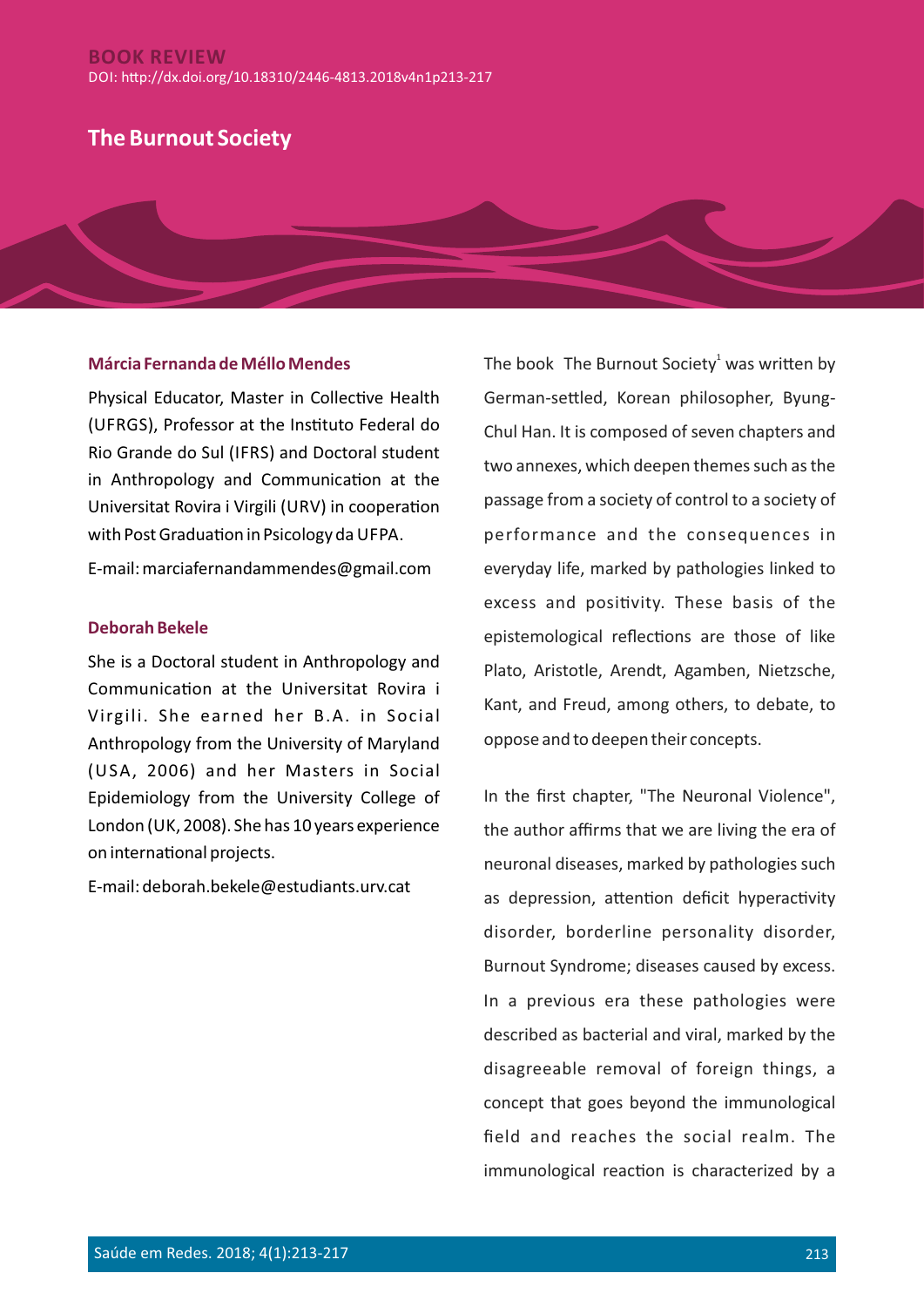reaction to the otherness; alterity, whose prophylaxis is the vaccine and is characterized as the denial of denial that occurs without danger to life, even allowing the use of a form of self-violence to protect itself from even greater violence. However, in the present day, in neuronal pathologies, the difference is that does not provoke any reaction and does not become sick, but becomes naturalized in consumption, giving way to the exotic. The immigrant, for example, is no longer seen as another risk-taker or a foreigner representing a real danger (bacteriological and viral epoch), he is seen, in the neural period, as a weight to be carried. Violence arising from positivity, overproduction, super performance and supercommunication causes the depletion, exhaustion and suffocation reflexes of a permissive and pacified society where this type of violence is invisible and inaccessible from a direct perception.

In this society, the subject becomes an entrepreneur, absorbed in the pursuit of performance and production. Han splits two concepts that make up the the disciplinary society and control society (Foucault's concepts) to describe the transition to society from performance, in the second chapter of his book. A characteristic statement of this time is yes, we can, which demonstrates the positivity depressive man is the working animal that can no longer be power; it is at the same time the victim and his own tormentor in a context of paradoxical freedom. The concept of the working animal is further elaborated in Chapter 4, called "Active Life". The business model of self creates a false sense of freedom. However, the excess of positivity and not being able to say no trigger processes of coercion and violence, in general, that are imperceptible. An effective technique for production and performance is multitasking, the author explains in Chapter 3, that it is not something innovative, but rather a retrogression that brings man closer to the animal that by extinction of survival divides its attention into different activities. Contemplation and deep attention have been shifted to hyper-attention, with low boredom tolerance that is critical to the creative process.

of power as opposed to the negativity of duty.

No more external coercion is necessary, the

In the chapter "Active Life," the author discusses the concept of Hannah Arendt. For the author, acting has a heroic emphasis linked to birth and is configured as a way to activate new processes. However, modernity has generated a deadly passivity, and that acting and producing relate directly to work, reducing man to a working animal. In postmodernity, transience is something real, which relates not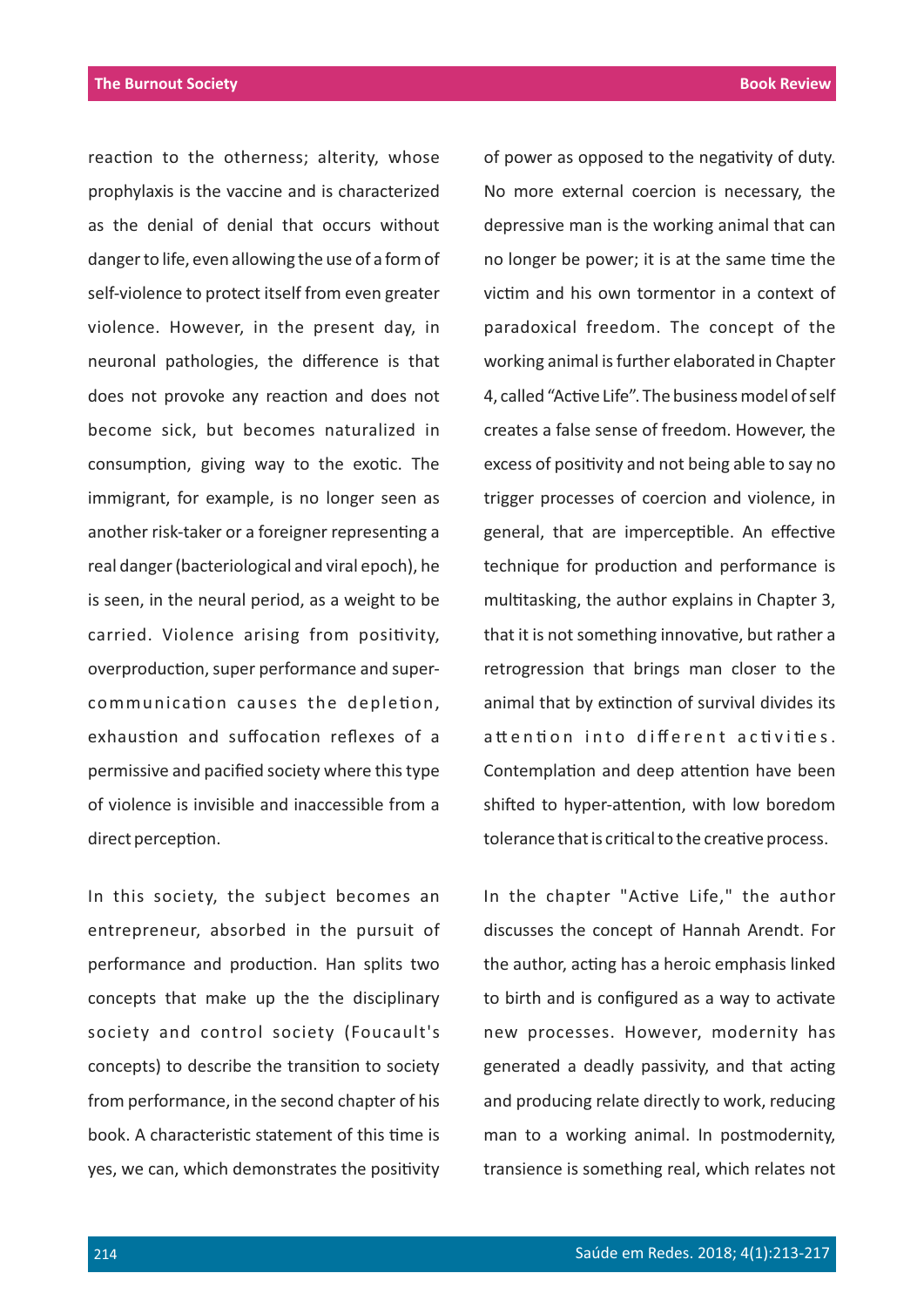only to human life, but to the world as it is today. In this scenario, the man-animal worker experiences new constraints, is no longer passive, and all the common activities of daily life generate in him a nervous agitation producing hyperactive and hyper-neurotic subjects, devoid of being. As an alternative, the author says that even without realizing it, Hannah Arendt mentions the language of the contemplative life, and states that the loss of the capacity to contemplate, characteristic of modern active society, is co-responsible for hysteria and nervousness.

In chapter 5, Han problematizes the need to learn to see, allowing a long, slow look without an immediate reaction, then finally the ability to contemplate. Immediate reaction, characteristic of our time, can be seen as a symptom of exhaustion, hyperactivity that paradoxically becomes hyper-passivity and generates the illusion of a freedom, but which actually generates more coercions. Man suffers in a poor world of interruptions, necessitating the negativity of the cut, of stopping inwardly to perceive the whole that is not in an activity. Positivity, however, produces scattered thought, without reflection, and connected to various objects. This growing positivization of society does not give rise to reflection and perception of difference, thus provoking a state of totalitarian normality that absorbs every state of exception.

In the following chapter the author uses Melvilles' text on Bartleby to describe the characteristics of a disciplinary society. He states that in the disciplinary society there are no symptoms of depression, since the feeling of inadequacy and anguish over failure are not part of the possible feelings in context; the postmodern imperative of continuing to produce requires self-abandonment. The Bartleby story, describes the exhaustion lived on Wall Street, where only the negativity of the refusal used by the character, gives him freedom.

Chul Han, follows this with the chapter "Society of Fatigue" addressing how performance society has been used as a form of doping for cognitive enhancement, vitality as a complex phenomenon loses value by reducing it's vital function. So we have a society of excess, of performance, an active society that generates exhaustion and a solitary fatigue by positivity. It is also a form of violence that wipes out the community, making possible a society that does not need membership. He ends this chapter by opposing the active society to the "petencostal society," composed of tired people with no specific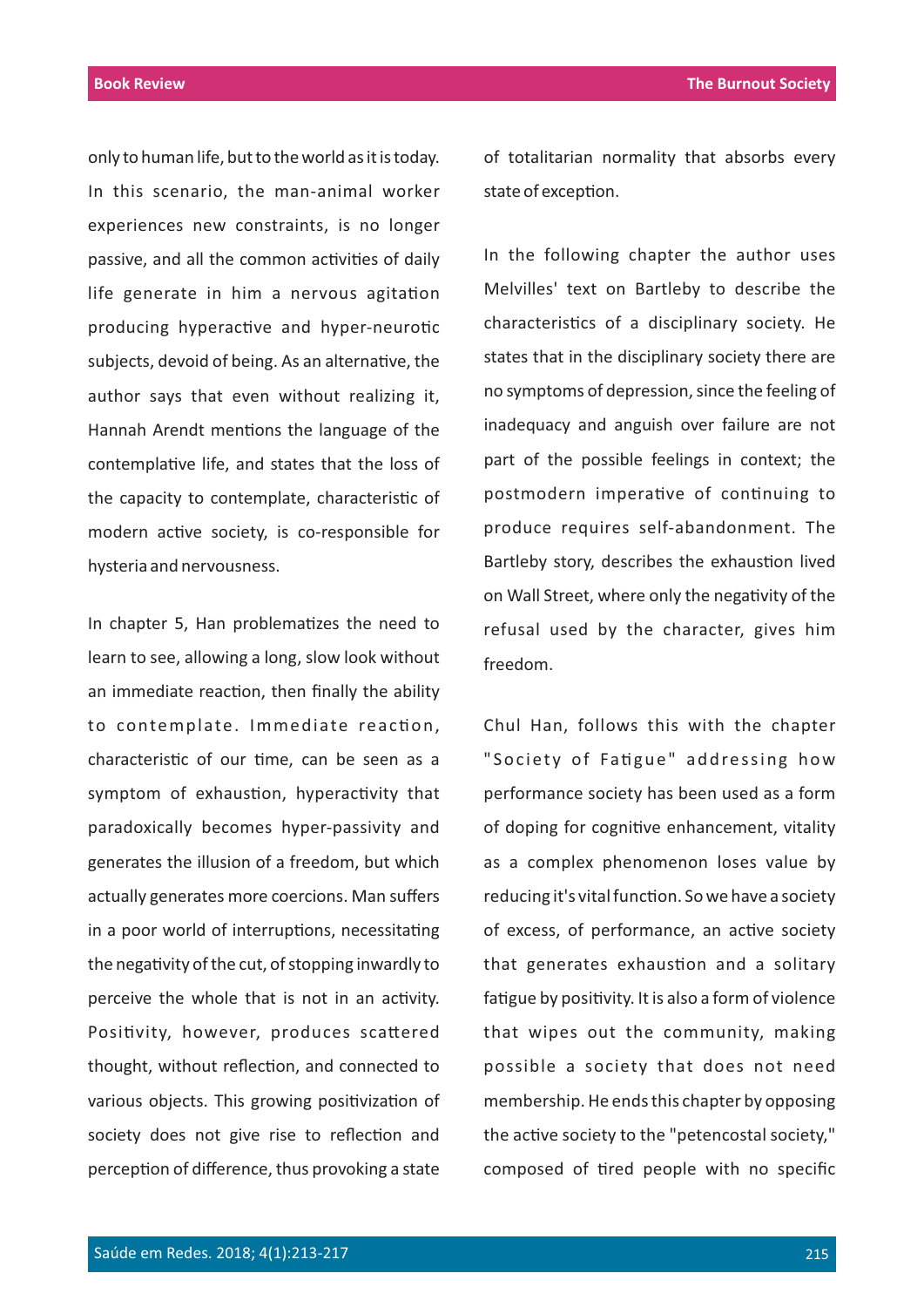meaning, he affirms that if the future were this, we would have a society of fatigue. The book follows with the attachment "Society of Exhaustion" where the author makes an analysis of the concepts of Freud and the changes of the disciplinary society to society of the performance, pointing to a restructuring of the psyche. The psychic apparatus proposed by Freud is dominated by fear and anguish in the face of transgression; however, in the subject of performance one sees the subject of affirmation. This subject no longer submits to compulsory labor and is not waiting for the gratification that suffering could cause him. He seeks pleasure and becomes an entrepreneur of himself, a state of freedom that forces him to produce more without ever reaching a point of gratification. A new form of coercion, disguised, prevents negative feelings from being perceived, and thus, the conflict of this way of life and functioning does not emerge.

The author builds a new way of looking at psychic illness such as depression and burnout, described as the consequences of inability to say no, of not being able to do everything. A form of self-destruction that gains concreteness in nervous breakdown or in syndromes such as burnout, in this way of living, man equates with the undead, who are too alive to die and too dead to live.

In the second appendix, entitled "Celebration time - party in a time without celebration", the author closes his book giving clues to forms of resistance to the society of performance, for this offers the reader the concept of party in counterpoint to the event. The time of the party is a time that does not pass, it is a space where we linger, a situation difficult to identify today, we live the temporality of the event or the spectacle, life is marked by the eventuality. The word party has religious origins, being a moment where we become divine, Han refers Plato's book Nomos (Law) that says that man and woman were made by God to cheer and to play, however the manifestations of giving offerings, dancing and singing served to awaken the grace of the Gods. Today, however, we are slaves of work, performance, and production moving away from divinity. For the current crisis, the author suggests that we should create a way of life that recovers stagnation, for this is important to realize the difference between stop and pause. In pause or deceleration to the goal is recovery to return to work, to continue working in opposition we have stagnation characterized by a full time of high vital intensity.

Han concludes his book by citing the three forms of free life, according to Aristotle: one who enjoys beautiful things, one who produces